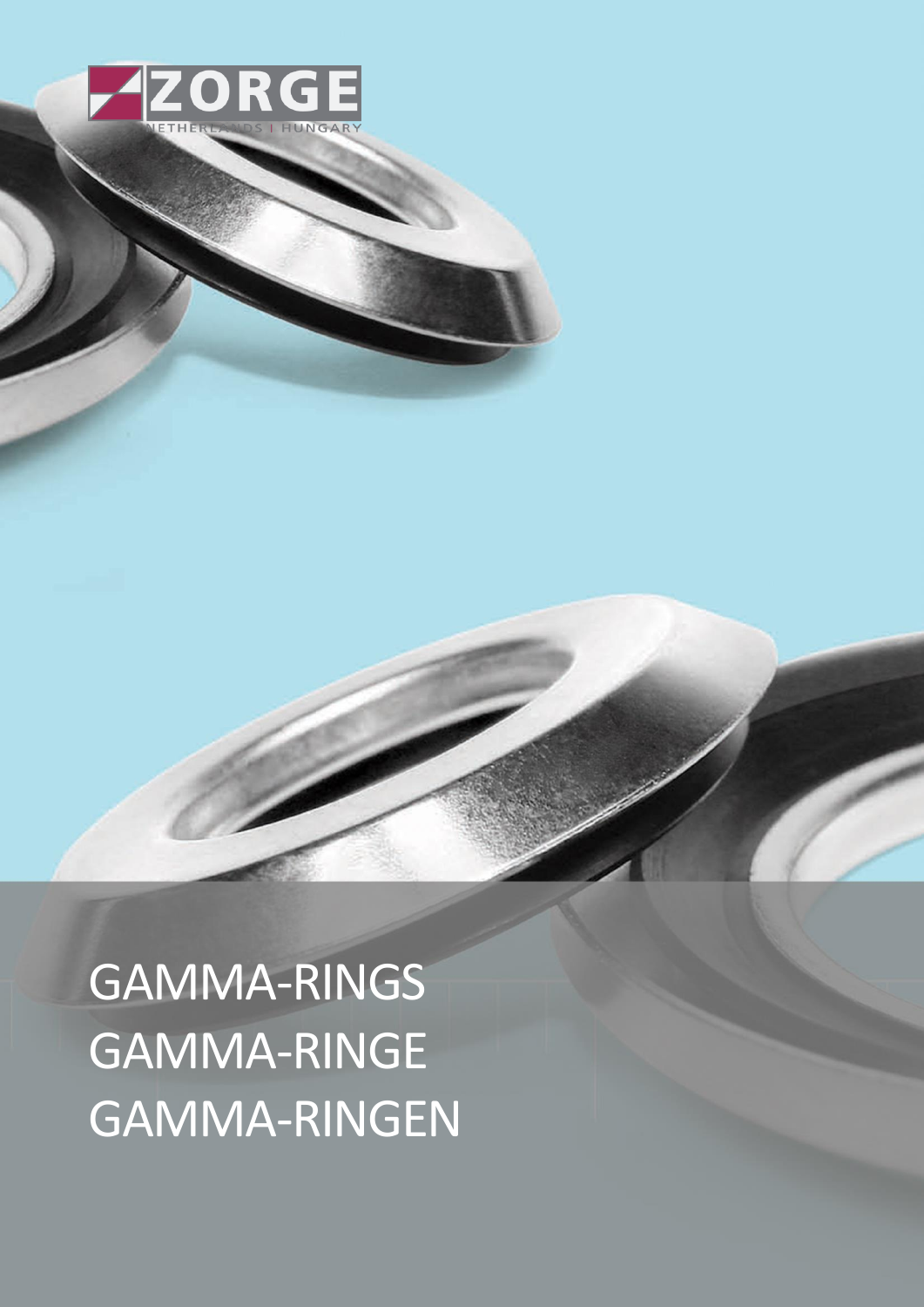

Our assortment of Gamma-rings (GMA-rings) include rings in types RE/RB/RM/TBP and types RE1/9RB/9RM/TBR and available in various combinations of metals and elastomers.

Unser Lieferprogramm von Gamma-Ringen (GMA-Ringen) umfasst die Typen RE/RB/RM/TBP und RE1/9RB/9RM/TBR und sind lieferbar in unterschiedlichen Kombinationen von Metallarten und Elastomeren.

# GAMMA-RINGS GAMMA-RINGE GAMMA-RINGEN

Ons aanbod aan Gamma-ringen (GMA ringen) omvat de typen RE/RB/RM/TBP en RE1/9RB/9RM/TBR, en zijn leverbaar in diverse combinaties van metaalsoorten en elastomeren.



Our products are compliant to national and international standards, regulations and guidelines and are RoHS and REACH compliant.

Gamma-rings are only offered upon enquiry. Our offerings are subject to minimum order value of € 250 and/or minimum order quantities. Please inquire about our possibilities.

Unsere Produkte entsprechen den nationalen und internationalen Normen und Richtlinien und sind RoHS und REACH Konform.

Gamma-Ringe werden nur auf Anfrage angeboten. Unsere Angebote berücksichtigen einen Mindestbestellwert von € 250 und/oder Mindestbestellmengen. Bitte erkundigen Sie sich nach unseren Möglichkeiten.

Onze producten voldoen aan nationale en internationale standaarden en richtlijnen waaronder RoHS en REACH.

Gamma-ringen worden alleen op aanvraag aangeboden. Onze aanbiedingen zijn onderhevig aan minimale orderwaarde van € 250 en/of minimale bestelaantallen. Informeer naar onze mogelijkheden.

| Your contacts: |  |
|----------------|--|
|                |  |

Ihr Ansprechpartner: Vw contactpersonen:

Ronald van der Lans *r.vanderlans@zorge.com Account manager Tel. +31 (0)71 4091 222*

Arjan Teunissen *a.teunissen@zorge.com Account manager Tel. +31 (0)71 4091 227*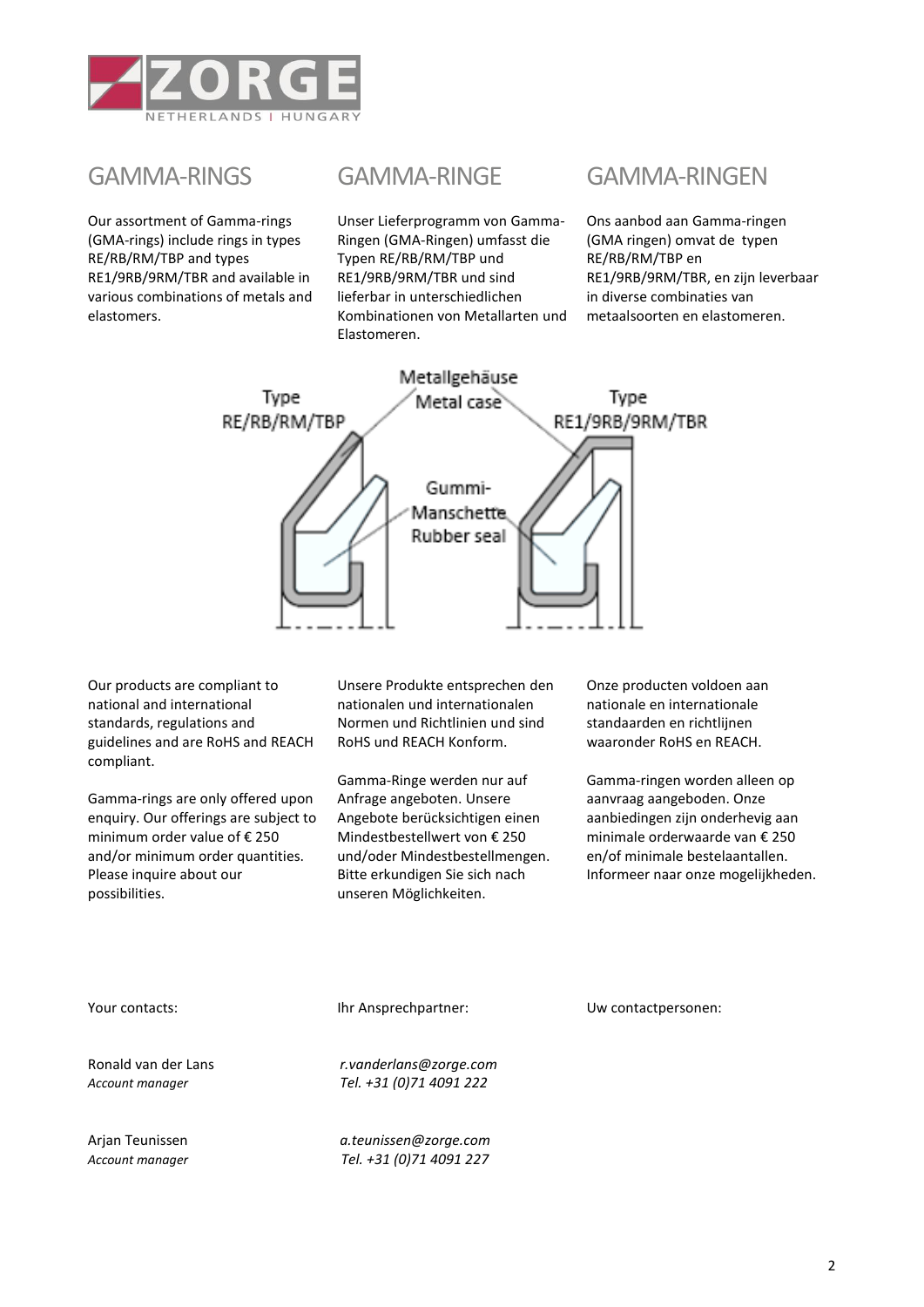

GAMMA-RINGS/ GAMMA-RINGE RE / RB/ RM/ TBP



(mm)

| d1 | d2 | $\mathbf b$ | <b>B1</b>    | d max. | Art.         | d1  | d2  | $\mathbf b$ | <b>B1</b>    | d max | Art.         |
|----|----|-------------|--------------|--------|--------------|-----|-----|-------------|--------------|-------|--------------|
| 10 | 24 | 3.5         | $\mathbf{1}$ | 15     | <b>RE-10</b> | 48  | 65  | 4.5         | 1            | 55    | $RE-4$       |
| 11 | 26 | 3.5         | $\mathbf{1}$ | 17     | $RE-11$      | 50  | 70  | 5.5         | $1\,$        | 58    | $RE-5$       |
| 12 | 26 | 3.5         | $\mathbf{1}$ | 17     | <b>RE-12</b> | 52  | 72  | 5.5         | $\mathbf{1}$ | 60    | $RE-5$       |
| 14 | 30 | 4.0         | $\mathbf{1}$ | 21     | <b>RE-14</b> | 55  | 75  | 5.5         | $\mathbf 1$  | 63    | $RE-5$       |
| 15 | 30 | 4.0         | 1            | 21     | <b>RE-15</b> | 58  | 78  | 5.5         | 1            | 66    | $RE-5$       |
| 16 | 32 | 4.0         | $\mathbf{1}$ | 23     | <b>RE-16</b> | 60  | 80  | 5.5         | $\mathbf 1$  | 68    | $RE-6$       |
| 17 | 32 | 4.0         | 1            | 23     | <b>RE-17</b> | 62  | 82  | 5.5         | $\mathbf{1}$ | 70    | RE-6         |
| 18 | 33 | 4.0         | $\mathbf{1}$ | 24     | <b>RE-18</b> | 65  | 85  | 5.5         | $\mathbf{1}$ | 73    | $RE-6$       |
| 20 | 35 | 4.0         | $\mathbf{1}$ | 26     | <b>RE-20</b> | 68  | 88  | 5.5         | 1            | 76    | RE-6         |
| 22 | 40 | 4.0         | $\mathbf{1}$ | 28     | <b>RE-22</b> | 70  | 90  | 5.5         | $1\,$        | 78    | $RE-7$       |
| 24 | 40 | 4.0         | $\mathbf{1}$ | 30     | <b>RE-24</b> | 72  | 92  | 5.5         | $\mathbf{1}$ | 80    | $RE-7$       |
| 25 | 40 | 4.0         | $\mathbf{1}$ | 31     | <b>RE-25</b> | 75  | 95  | 5.5         | $1\,$        | 83    | $RE-7$       |
| 26 | 40 | 4,0         | $\mathbf{1}$ | 32     | <b>RE-26</b> | 78  | 98  | 5.5         | $\mathbf{1}$ | 86    | $RE-7$       |
| 28 | 43 | 4.0         | $\mathbf{1}$ | 34     | <b>RE-28</b> | 80  | 100 | 5.5         | $\mathbf{1}$ | 88    | RE-8         |
| 30 | 47 | 4.5         | 1            | 37     | <b>RE-30</b> | 85  | 105 | 5.5         | 1            | 93    | RE-8         |
| 32 | 49 | 4.5         | $\mathbf{1}$ | 39     | <b>RE-32</b> | 90  | 110 | 5.5         | $\mathbf{1}$ | 98    | RE-9         |
| 35 | 52 | 4.5         | $\mathbf{1}$ | 42     | <b>RE-35</b> | 95  | 115 | 5.5         | $\mathbf{1}$ | 103   | RE-9         |
| 38 | 55 | 4.5         | $\mathbf{1}$ | 42     | <b>RE-38</b> | 100 | 120 | 5.5         | $\mathbf 1$  | 108   | $RE-10$      |
| 40 | 57 | 4.5         | $\mathbf{1}$ | 47     | <b>RE-40</b> | 105 | 125 | 5.5         | 1            | 113   | <b>RE-10</b> |
| 41 | 57 | 4.5         | $\mathbf{1}$ | 48     | <b>RE-41</b> | 125 | 148 | 6.5         | $\mathbf{1}$ | 133   | $RE-12$      |
| 42 | 59 | 4.5         | $\mathbf{1}$ | 49     | <b>RE-42</b> | 135 | 159 | 6.5         | $\mathbf{1}$ | 145   | $RE-13$      |
| 45 | 62 | 4.5         | $\mathbf{1}$ | 52     | <b>RE-45</b> | 225 | 250 | 7.5         | $\mathbf{1}$ | 235   | $RE-22$      |

| d1 | d2 | $\mathbf b$ | <b>B1</b>    | d max. | Art.         | d1  | d2  | $\mathbf b$ | <b>B1</b>    | $d$ max | Art.          |
|----|----|-------------|--------------|--------|--------------|-----|-----|-------------|--------------|---------|---------------|
| 10 | 24 | 3.5         | $\mathbf{1}$ | 15     | <b>RE-10</b> | 48  | 65  | 4.5         | 1            | 55      | <b>RE-48</b>  |
| 11 | 26 | 3.5         | $\mathbf{1}$ | 17     | <b>RE-11</b> | 50  | 70  | 5.5         | $\mathbf{1}$ | 58      | <b>RE-50</b>  |
| 12 | 26 | 3.5         | $\mathbf{1}$ | 17     | <b>RE-12</b> | 52  | 72  | 5.5         | 1            | 60      | <b>RE-52</b>  |
| 14 | 30 | 4.0         | $\mathbf{1}$ | 21     | <b>RE-14</b> | 55  | 75  | 5.5         | $\mathbf{1}$ | 63      | <b>RE-55</b>  |
| 15 | 30 | 4.0         | $\mathbf{1}$ | 21     | <b>RE-15</b> | 58  | 78  | 5.5         | 1            | 66      | <b>RE-58</b>  |
| 16 | 32 | 4.0         | $\mathbf{1}$ | 23     | <b>RE-16</b> | 60  | 80  | 5.5         | $\mathbf{1}$ | 68      | <b>RE-60</b>  |
| 17 | 32 | 4.0         | $\mathbf{1}$ | 23     | <b>RE-17</b> | 62  | 82  | 5.5         | 1            | 70      | <b>RE-62</b>  |
| 18 | 33 | 4.0         | $\mathbf{1}$ | 24     | <b>RE-18</b> | 65  | 85  | 5.5         | $\mathbf{1}$ | 73      | <b>RE-65</b>  |
| 20 | 35 | 4.0         | $\mathbf{1}$ | 26     | <b>RE-20</b> | 68  | 88  | 5.5         | 1            | 76      | <b>RE-68</b>  |
| 22 | 40 | 4.0         | $\mathbf{1}$ | 28     | <b>RE-22</b> | 70  | 90  | 5.5         | $\mathbf{1}$ | 78      | <b>RE-70</b>  |
| 24 | 40 | 4.0         | $\mathbf{1}$ | 30     | <b>RE-24</b> | 72  | 92  | 5.5         | 1            | 80      | <b>RE-72</b>  |
| 25 | 40 | 4.0         | $\mathbf{1}$ | 31     | <b>RE-25</b> | 75  | 95  | 5.5         | $\mathbf{1}$ | 83      | <b>RE-75</b>  |
| 26 | 40 | 4,0         | $\mathbf{1}$ | 32     | <b>RE-26</b> | 78  | 98  | 5.5         | 1            | 86      | <b>RE-78</b>  |
| 28 | 43 | 4.0         | $\mathbf{1}$ | 34     | <b>RE-28</b> | 80  | 100 | 5.5         | $\mathbf{1}$ | 88      | <b>RE-80</b>  |
| 30 | 47 | 4.5         | 1            | 37     | <b>RE-30</b> | 85  | 105 | 5.5         | 1            | 93      | <b>RE-85</b>  |
| 32 | 49 | 4.5         | $\mathbf{1}$ | 39     | <b>RE-32</b> | 90  | 110 | 5.5         | $\mathbf{1}$ | 98      | <b>RE-90</b>  |
| 35 | 52 | 4.5         | 1            | 42     | <b>RE-35</b> | 95  | 115 | 5.5         | 1            | 103     | <b>RE-95</b>  |
| 38 | 55 | 4.5         | $\mathbf{1}$ | 42     | <b>RE-38</b> | 100 | 120 | 5.5         | $\mathbf{1}$ | 108     | <b>RE-100</b> |
| 40 | 57 | 4.5         | $\mathbf{1}$ | 47     | <b>RE-40</b> | 105 | 125 | 5.5         | 1            | 113     | RE-105        |
| 41 | 57 | 4.5         | $\mathbf{1}$ | 48     | <b>RE-41</b> | 125 | 148 | 6.5         | $\mathbf{1}$ | 133     | <b>RE-125</b> |
| 42 | 59 | 4.5         | 1            | 49     | <b>RE-42</b> | 135 | 159 | 6.5         | 1            | 145     | RE-135        |
| 45 | 62 | 4.5         | $\mathbf{1}$ | 52     | <b>RE-45</b> | 225 | 250 | 7.5         | $\mathbf{1}$ | 235     | <b>RE-225</b> |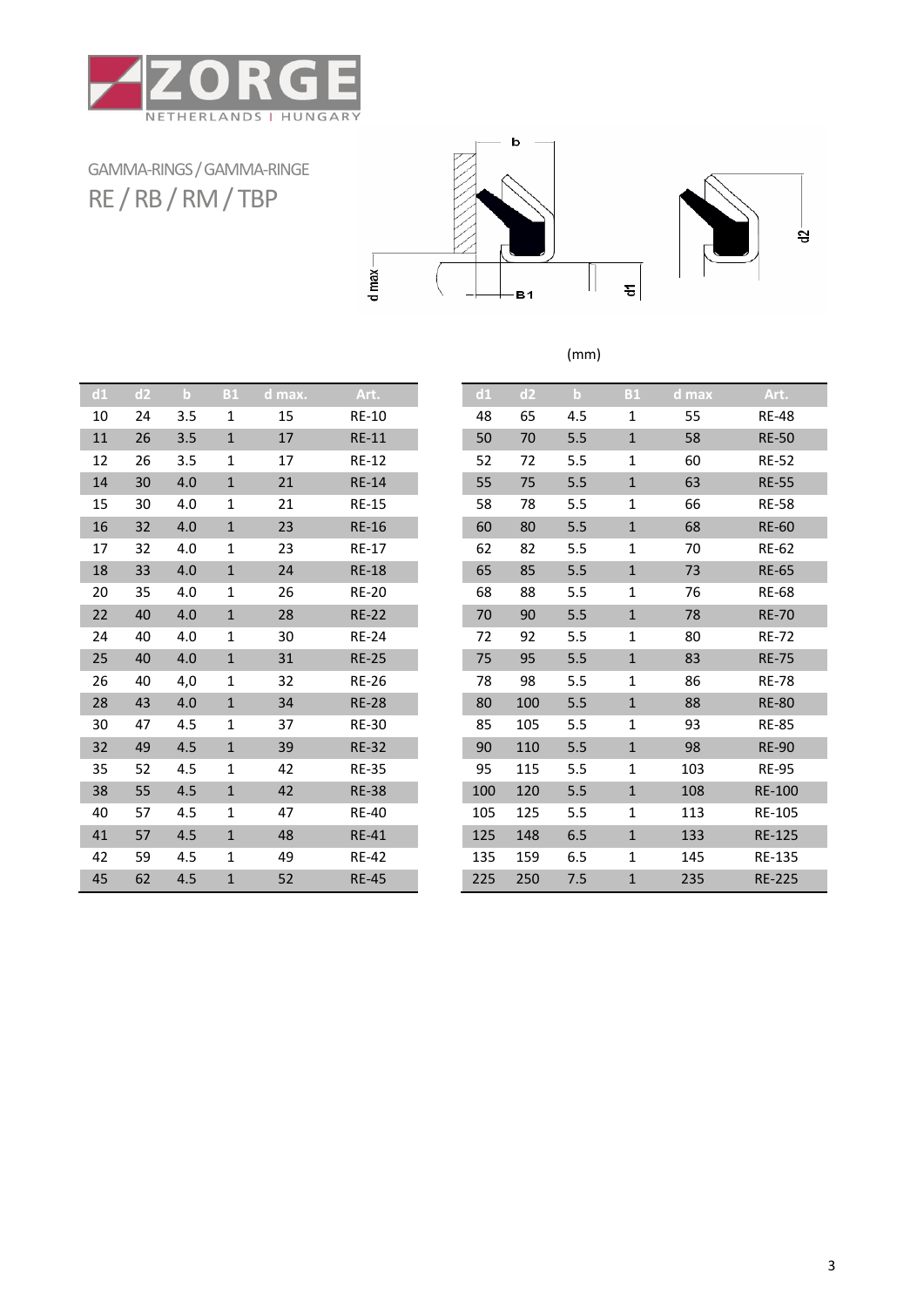

GAMMA-RINGS/ GAMMA-RINGE RE1 / 9RB/ 9RM/ TBR



| d1  | d2  | $\mathbf b$    | <b>B1</b>    | b1  | <b>B2</b> | $d$ max | D1    | D <sub>2</sub> | n.   | Art.          |
|-----|-----|----------------|--------------|-----|-----------|---------|-------|----------------|------|---------------|
| 15  | 32  | 4              | 1            | 6.0 | 3         | 21      | 29    | 34             | 0.5  | RE1-15        |
| 17  | 34  | $\overline{4}$ | $\mathbf{1}$ | 6.0 | 3         | 23      | 31    | 36             | 0.5  | RE1-17        |
| 20  | 37  | 4              | 1            | 6.0 | 3         | 26      | 34    | 39             | 0.5  | RE1-20        |
| 25  | 42  | $\overline{4}$ | $\mathbf{1}$ | 6.0 | 3         | 31      | 39    | 44             | 0.5  | <b>RE1-25</b> |
| 30  | 48  | 4.5            | 1            | 6.5 | 3         | 37      | 45    | 50             | 0.5  | RE1-30        |
| 35  | 53  | 4.5            | $\mathbf{1}$ | 6.5 | 3         | 42      | 50    | 55             | 0.5  | RE1-35        |
| 40  | 58  | 4.5            | 1            | 6.5 | 3         | 47      | 55    | 60             | 0.5  | RE1-40        |
| 45  | 63  | 4.5            | $\mathbf{1}$ | 6.5 | 3         | 52      | 60    | 65             | 0.5  | <b>RE1-45</b> |
| 50  | 72  | 5.5            | 1            | 7.5 | 3         | 58      | 68.5  | 74             | 0.75 | RE1-50        |
| 55  | 77  | 5.5            | $\mathbf{1}$ | 7.5 | 3         | 63      | 73.5  | 79             | 0.75 | RE1-55        |
| 60  | 82  | 5.5            | 1            | 7.5 | 3         | 68      | 78.5  | 84             | 0.75 | RE1-60        |
| 65  | 87  | 5.5            | $\mathbf{1}$ | 7.5 | 3         | 73      | 83.5  | 89             | 0.75 | RE1-65        |
| 70  | 92  | 5.5            | $\mathbf{1}$ | 7.5 | 3         | 78      | 88.5  | 94             | 0.75 | RE1-70        |
| 80  | 102 | 5.5            | $\mathbf{1}$ | 7.5 | 3         | 88      | 98.5  | 104            | 0.75 | RE1-80        |
| 85  | 107 | 5.5            | 1            | 7.5 | 3         | 93      | 103.5 | 109            | 0.75 | RE1-85        |
| 90  | 112 | 5.5            | $\mathbf{1}$ | 7.5 | 3         | 98      | 108.5 | 114            | 0.75 | RE1-90        |
| 95  | 117 | 5.5            | $\mathbf{1}$ | 7.5 | 3         | 103     | 113.5 | 119            | 0.75 | RE1-95        |
| 100 | 122 | 5.5            | $\mathbf{1}$ | 7.5 | 3         | 108     | 118.5 | 124            | 0.75 | RE1-100       |
| 105 | 143 | 5.5            | 1            | 7.5 | 3         | 113     | 139   | 145            | 0.75 | RE1-105       |